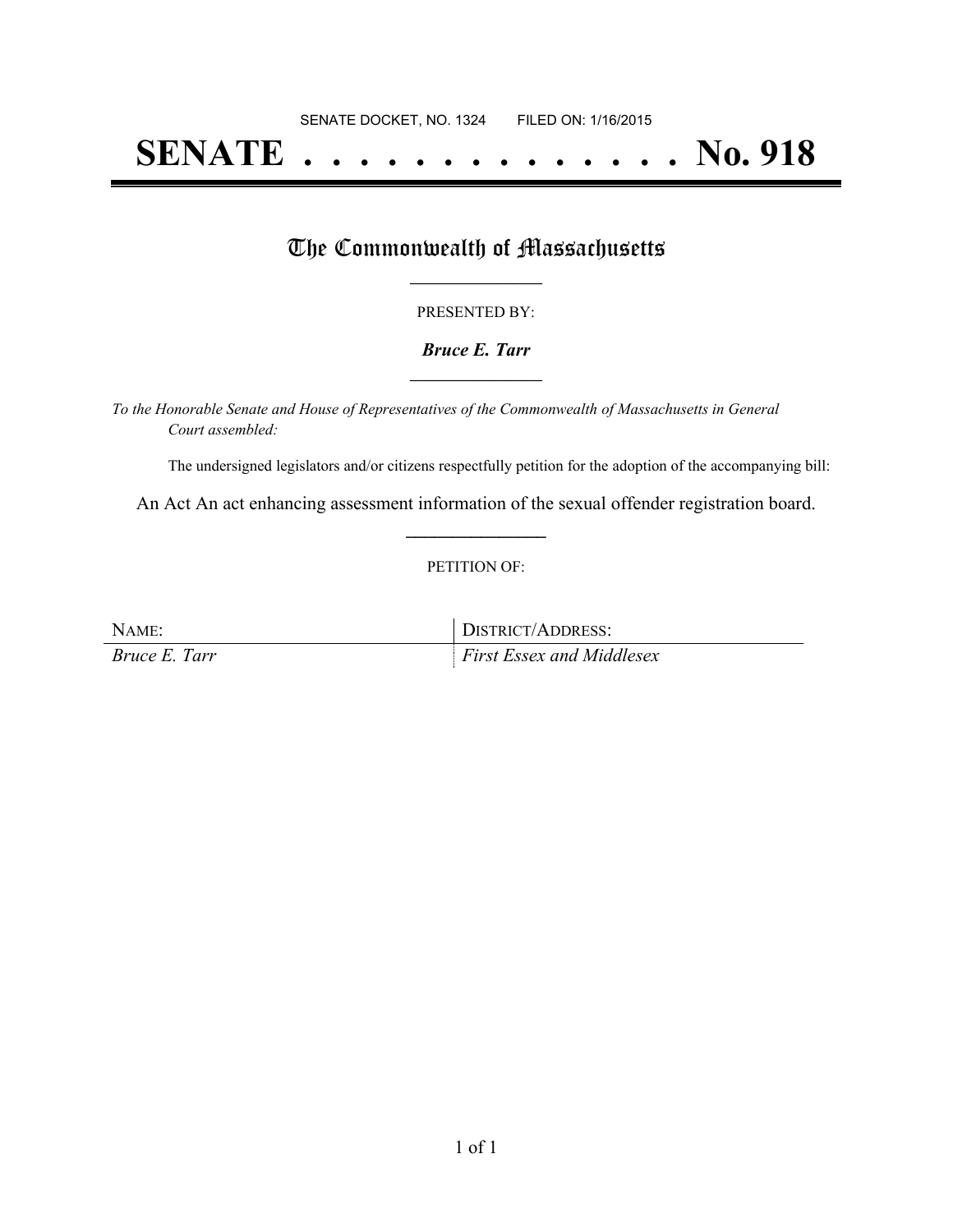# SENATE DOCKET, NO. 1324 FILED ON: 1/16/2015 **SENATE . . . . . . . . . . . . . . No. 918**

By Mr. Tarr, a petition (accompanied by bill, Senate, No. 918) of Bruce E. Tarr for legislation to enhance assessment information of the sexual offender registration board. The Judiciary.

#### [SIMILAR MATTER FILED IN PREVIOUS SESSION SEE SENATE, NO. *815* OF 2013-2014.]

## The Commonwealth of Massachusetts

**In the One Hundred and Eighty-Ninth General Court (2015-2016) \_\_\_\_\_\_\_\_\_\_\_\_\_\_\_**

**\_\_\_\_\_\_\_\_\_\_\_\_\_\_\_**

An Act An act enhancing assessment information of the sexual offender registration board.

Be it enacted by the Senate and House of Representatives in General Court assembled, and by the authority *of the same, as follows:*

1 SECTION 1. Subsection (a) of section 178E of chapter 6 of the General Laws, as

2 appearing in the 2014 Official Edition, is hereby amended by adding the following sentence:-

 The board shall notify the sex offender and the local police department in the city or town in which such sex offender lives or intends to live, or if such sex offender does not reside in the commonwealth, in the city or town in which such sex offender has a secondary address, works or attends an institution of higher learning, that the offender must report in person to that police department, within 2 days of release from custody, to register. SECTION 2. Section 178F ½ of chapter 6 of the General Laws, as so appearing, is hereby amended by striking out the first sentence and inserting in place thereof the following 2 sentences:-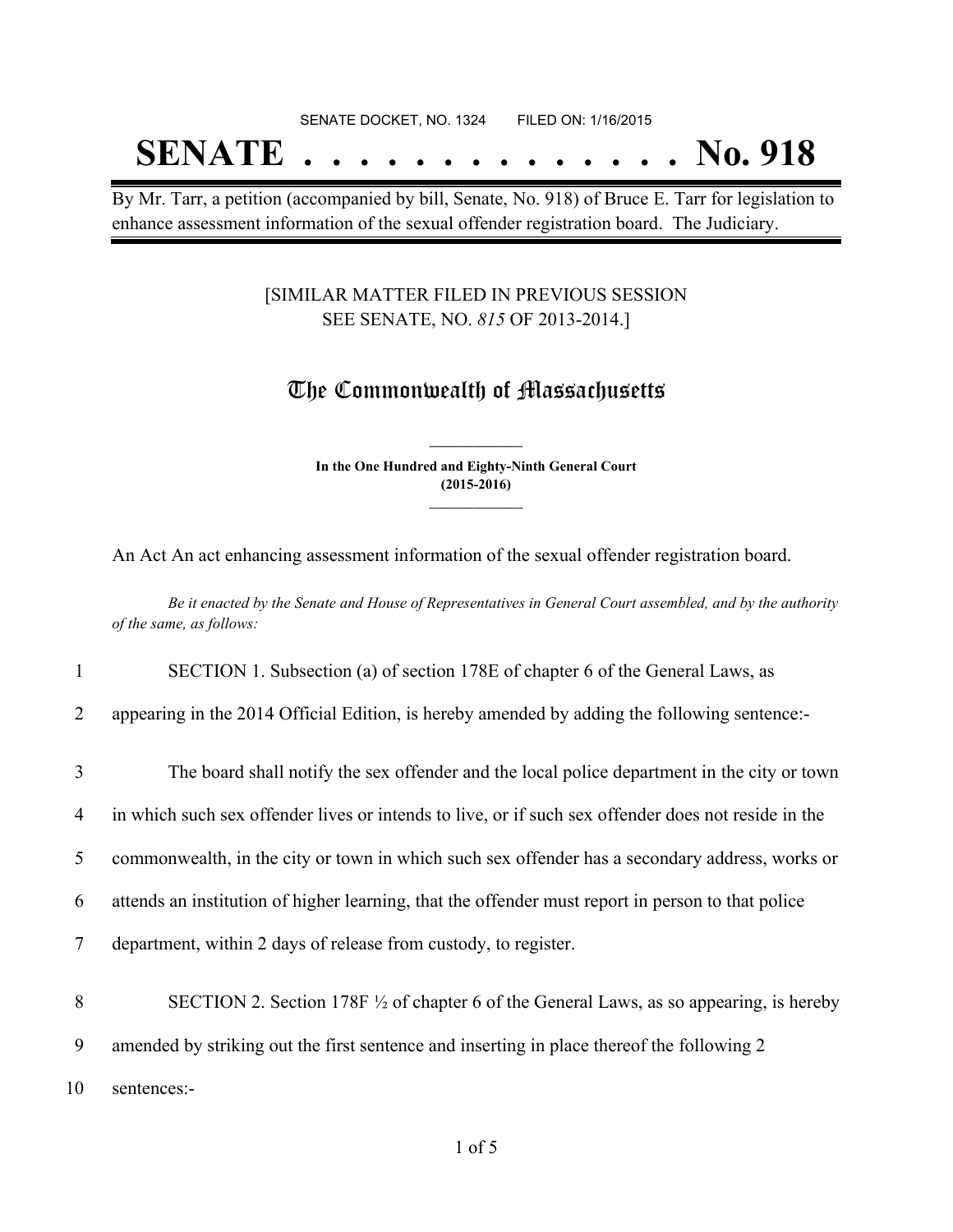| 11 | An incarcerated sex offender finally classified by the board as a level 2 or a level 3 sex              |
|----|---------------------------------------------------------------------------------------------------------|
| 12 | offender who is required to register pursuant to sections 178C to 178P, inclusive, shall appear in      |
| 13 | person within 2 days of release from custody at the local police department in the city or town in      |
| 14 | which such sex offender lives, or if such sex offender does not reside in the commonwealth, in          |
| 15 | the city or town in which such sex offender has a secondary address, works or attends an                |
| 16 | institution of higher learning, to register. A sex offender finally classified by the board as a level  |
| 17 | 2 or a level 3 sex offender who is required to register pursuant to sections 178C to 178P,              |
| 18 | inclusive, shall appear in person annually at the local police department in the city or town in        |
| 19 | which such sex offender lives, or if such sex offender does not reside in the commonwealth, in          |
| 20 | the city or town in which such sex offender has a secondary address, works or attends an                |
| 21 | institution of higher learning, to verify that the registration data on file remains true and accurate. |
| 22 | SECTION 3. Section 178J of said chapter 6 is hereby amended by inserting after                          |
| 23 | subsection (c), as so appearing, the following subsection:-                                             |
| 24 | (d) If the search of the sex offender registry conducted pursuant to clause $(1)$ , $(2)$ or $(3)$ of   |
| 25 | subsection (b) results in the identification of a sex offender required to register pursuant to this    |
| 26 | chapter who has been finally classified by the board as a level 1 offender under section 178K, the      |
| 27 | police shall disseminate to the person making the inquiry:                                              |
| 28 | the name of the sex offender;<br>(1)                                                                    |
| 29 | the sex offender's classification level; and<br>(2)                                                     |
| 30 | the offense for which he was convicted or adjudicated and the dates of such<br>(3)                      |
| 31 | conviction or adjudication.                                                                             |

of 5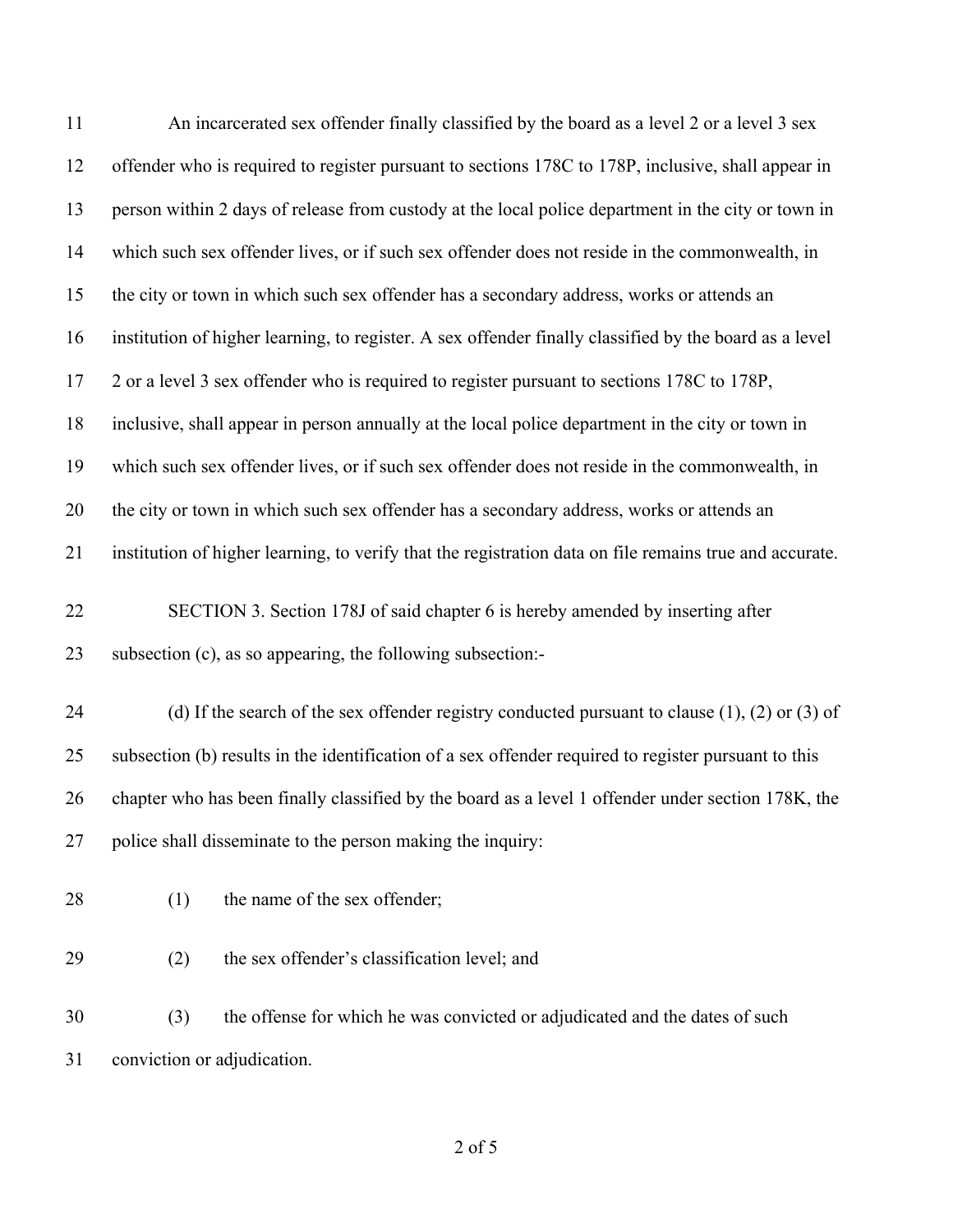| 32 | SECTION 4. The first sentence of subsection (2) of section 178K of said chapter 6, as so              |
|----|-------------------------------------------------------------------------------------------------------|
| 33 | appearing, is hereby amended by inserting after the word "register" the following words:-             |
| 34 | , provided that conviction of a crime constituting a sex offense involving a child as that            |
| 35 | term is defined in section 178C shall create a rebuttable presumption of classification no lower      |
| 36 | than level 2                                                                                          |
| 37 | SECTION 5. Section 178K of chapter 6 of the General Laws, as appearing in the 2014                    |
| 38 | Official Edition, is hereby amended by inserting after the word "predator", in line 194, the          |
| 39 | following:-                                                                                           |
| 40 | and shall occur not less than every 90 calendar days; and provided further, however, that             |
| 41 | a sex offender designated as a sexually violent predator shall appear in person not less than         |
| 42 | every 90 calendar days at the local police department in the city or town in which such sex           |
| 43 | offender lives, or if such sex offender does not reside in the commonwealth, in the city or town      |
| 44 | in which such sex offender has a secondary address, works or attends an institution of higher         |
| 45 | learning, to verify that the registration data on file remains true and accurate.                     |
| 46 | SECTION 6. Section 178L of chapter 6 of the General Laws, as so appearing, is hereby                  |
| 47 | amended by adding the following subsection:-                                                          |
| 48 | (a) The board may, upon its own motion or pursuant to a written request from a<br>(3)                 |
| 49 | district attorney, police department, victim of a sex offense, or agent, employee or representative   |
| 50 | of the office of health and human services, consider the reclassification of a registered and finally |
| 51 | classified sex offender. Upon review of any information useful in assessing the risk of re-offense    |
| 52 | and the degree of dangerousness posed to the public by the sex offender, the board may vote to        |
| 53 | reconsider the classification of the finally classified sex offender. The board shall maintain a      |
|    | 3 of 5                                                                                                |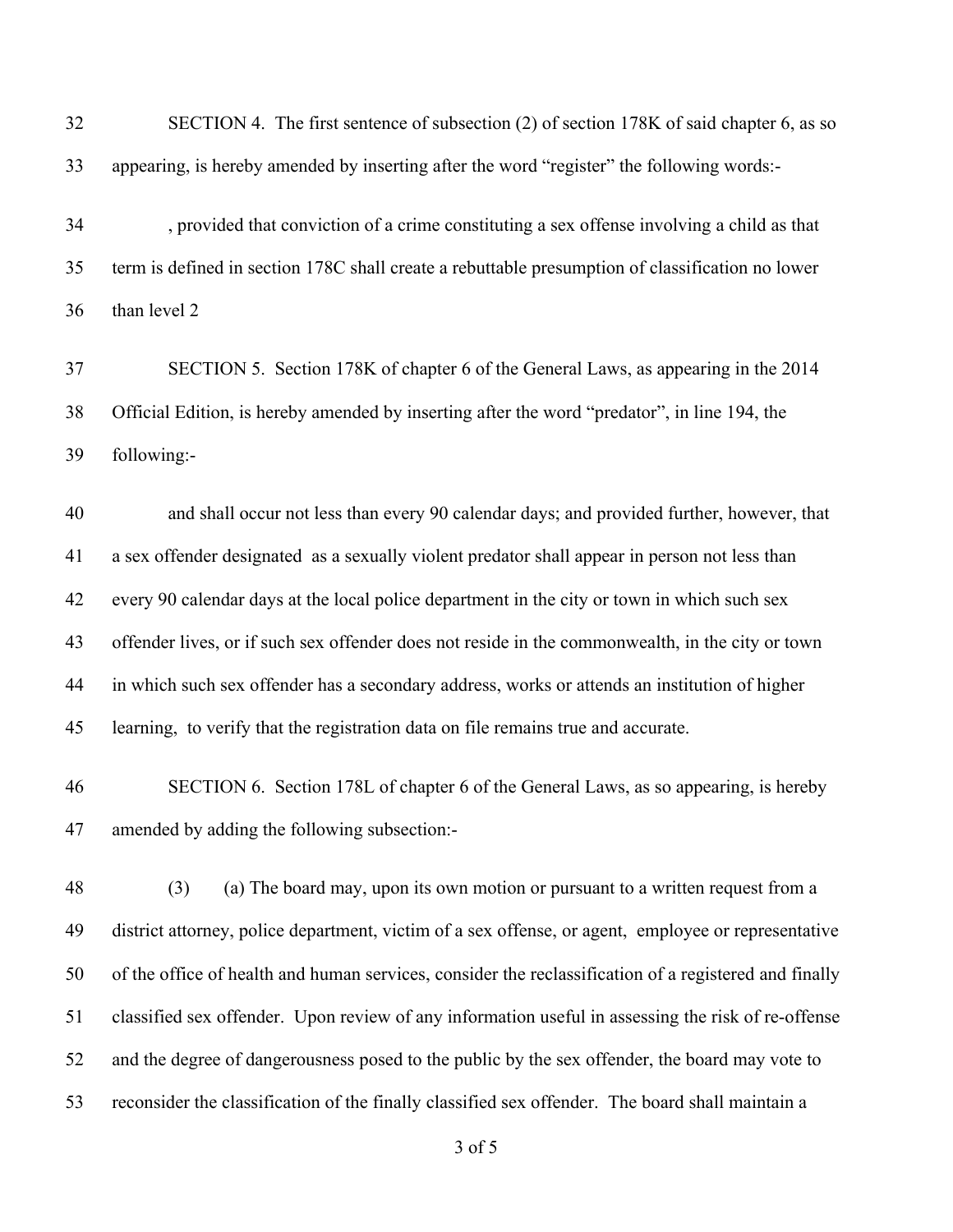certified record of requests to reconsider made by a district attorney or police department; provided, however, that a district attorney or police department may file a motion with the board to make an expedited recommended reclassification upon a showing that such sex offender poses a grave risk of imminent re-offense. If the petition is granted, the board shall make such recommendation within 10 days. If the petition is not granted, the board shall make such recommendation to reconsider in an otherwise timely manner.

 (b) A reconsideration of classification shall not occur without the approval of not less than 4 members of the board. The board shall promptly notify the sex offender of an affirmative vote to reconsider the present classification level of the sex offender.

 (c) Upon review of any information useful in assessing the risk of re-offense and the degree of dangerousness posed to the public by the sex offender, including materials described in the board guidelines or any information provided by a district attorney, police department, victim of a sex offense, or agent or employee of the office of health and human services and any materials submitted by the sex offender, the board shall reclassify the sex offender as provided for by the classification process of this section; provided, however, that the reclassification of a sex offender on a petition granted by the board from an expedited recommended reclassification request from a district attorney or police department shall be made by the board within ten days of the expiration of the time to submit documentary evidence.

 SECTION 7. Section 178M of chapter 6 of the General Laws, as so appearing, is hereby amending by inserting after the word "classification", in line 2, the following word:- "reclassification".